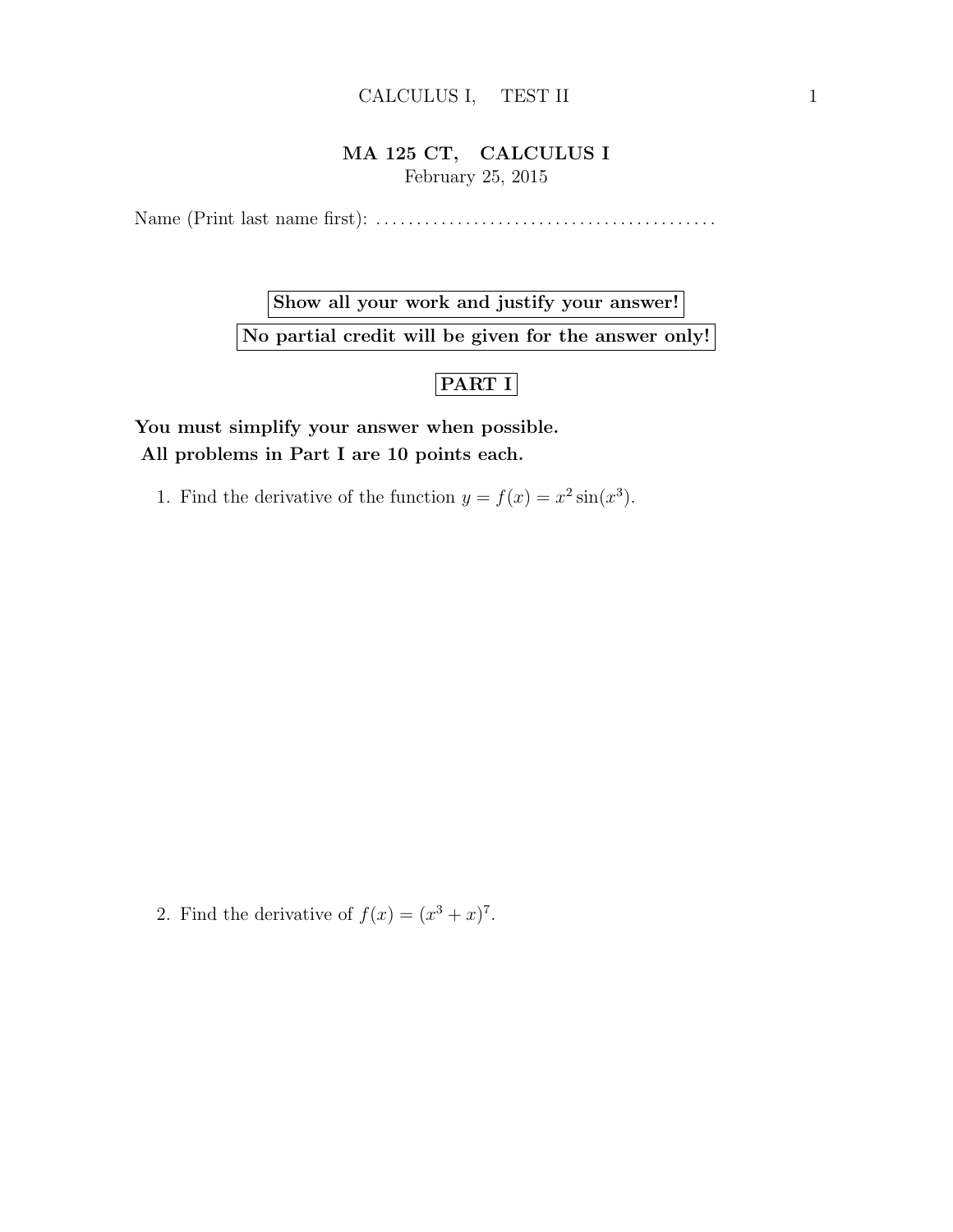3. Find the absolute maximum and minimum of the function  $y = f(x) = (x-3)^2(x+1)$  on the interval [0, 1].

4. Verify that the conditions of the Mean Value Theorem hold. Next find the number  $c$  which satisfies the conclusion of the Mean Value Theorem for the function  $y = f(x) = x^2$  on the interval [1, 2].

5. Find all critical numbers of the function  $y = f(x) = \sqrt{x^3 + x}$  on  $[0, \infty)$ .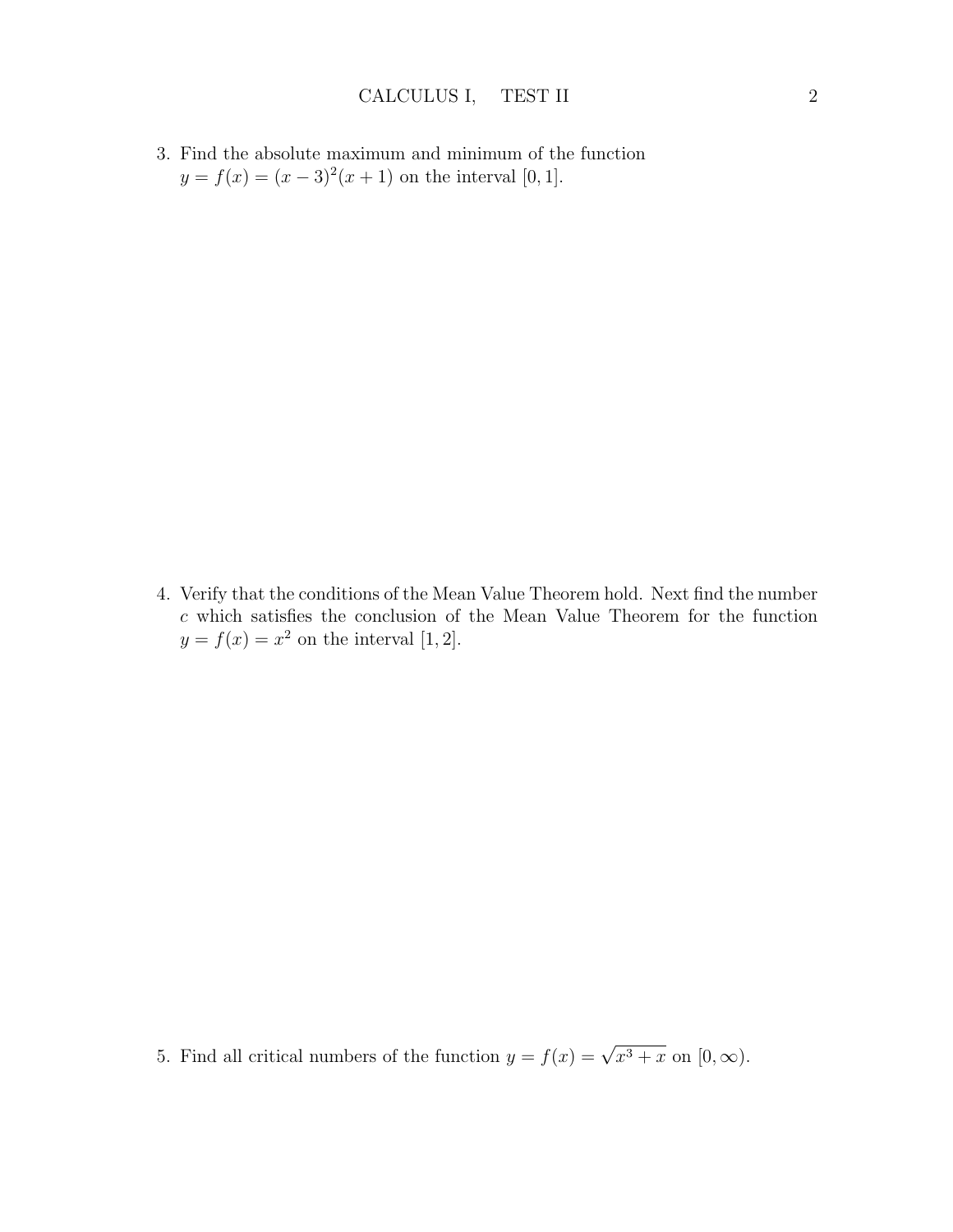- 
- 6. Suppose that the **derivative** of a function  $y = f(x)$  is given:

 $f'(x) = (x+1)(5-x).$ 

(a) Find the x-coordinates of all local max/min of the function  $y = f(x)$ .

(b) At which x is the function  $y = f(x)$  most rapidly increasing?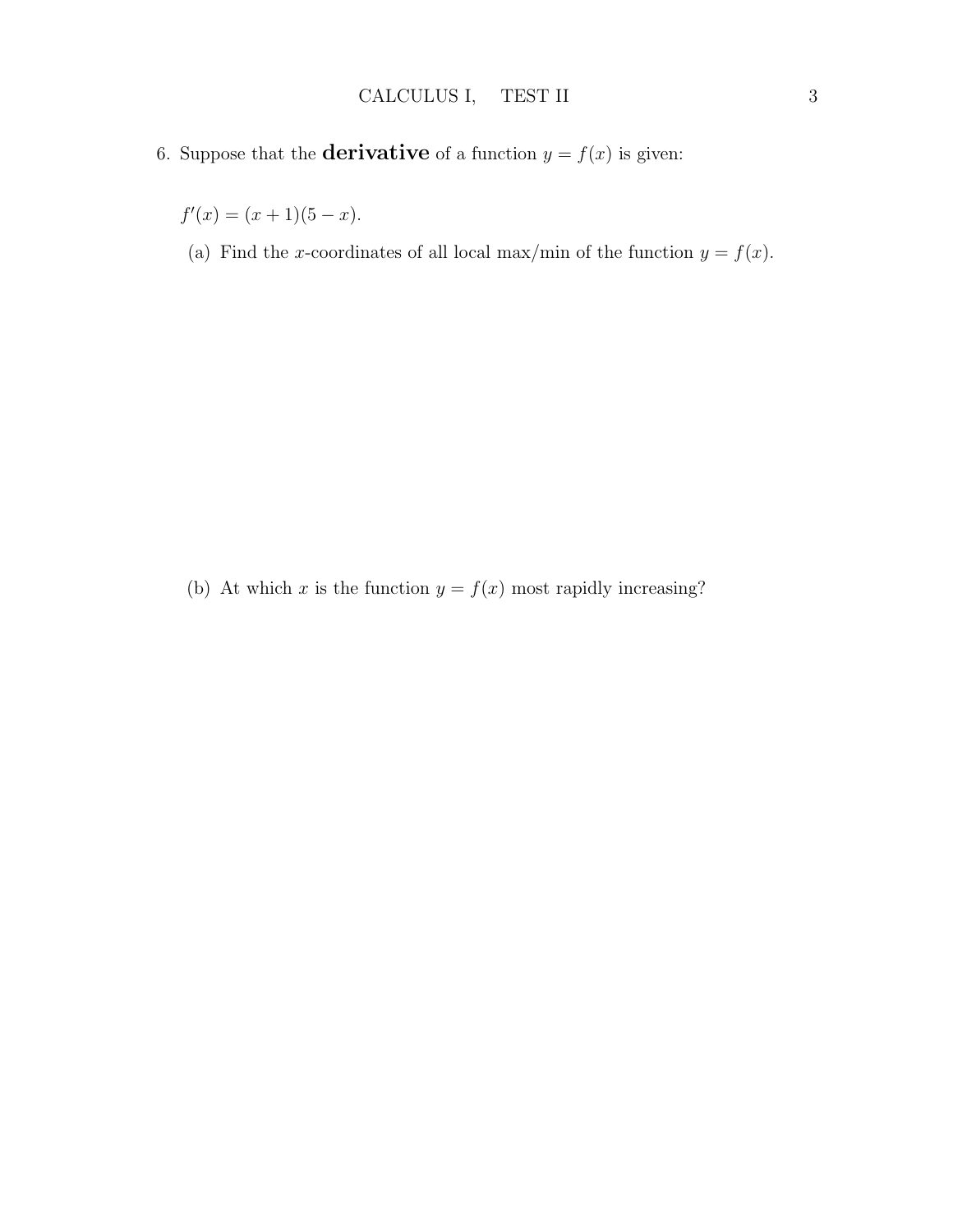## PART II

7. [10 points] Suppose you are asked to design a soup can of volume 1  $dm<sup>3</sup>$  of minimal cost if the cost of the top and bottom is  $5/m^2$ , and the cost of the sides is  $3/m^2$ . Your answer should specify the dimensions of the can!

You may use that the volume of a can of radius r and height h is  $V = \pi r^2 h$  while the surface are of the side is  $2\pi rh$  and of the top/bottom is  $\pi r^2$ .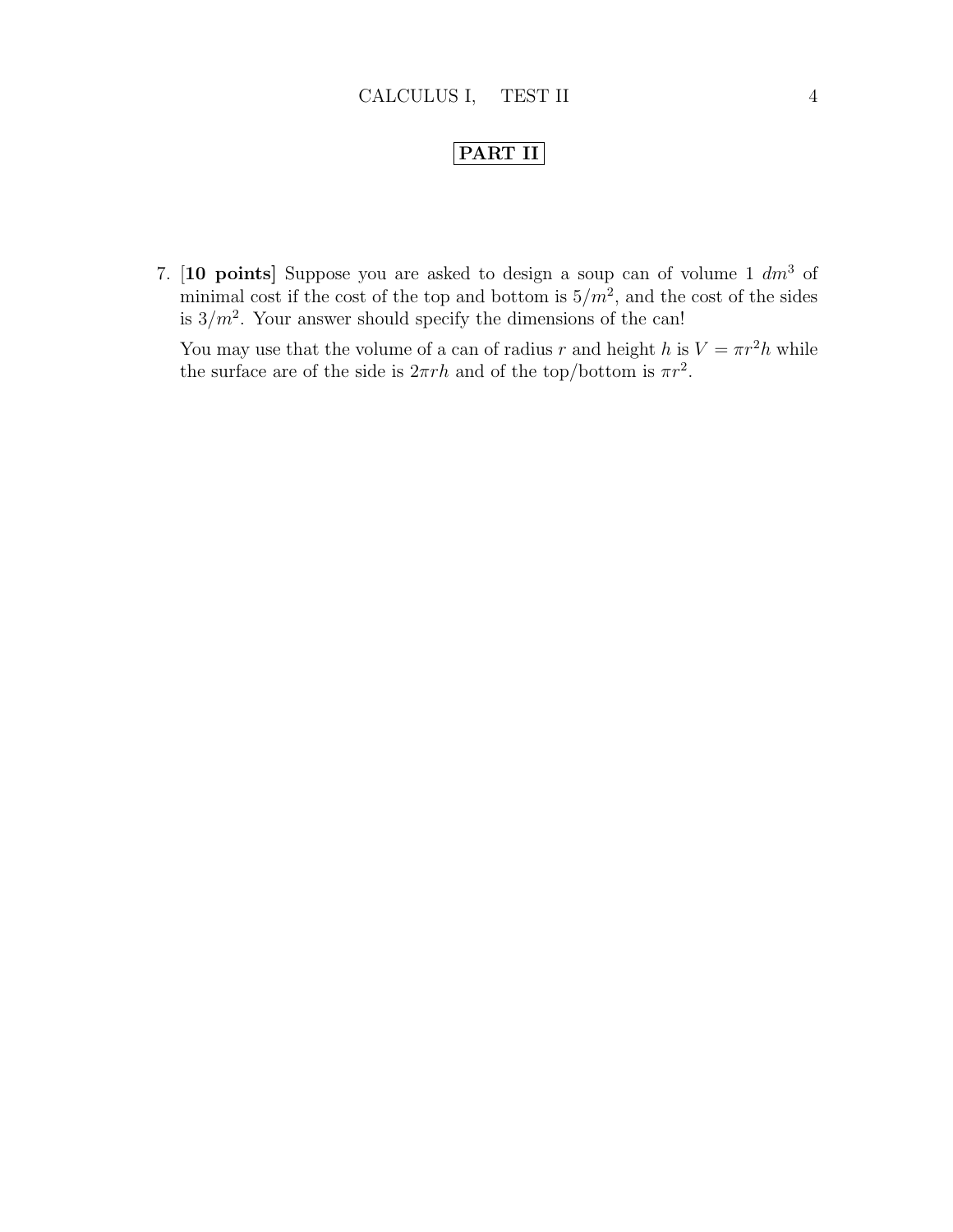8. [20 points] Use calculus to graph the function  $y = f(x) = \frac{x^2 - 1}{x^2}$  $\frac{1}{x^3}$ . Indicate

- $x$  and  $y$  intercepts,
- $\bullet\,$  vertical and horizontal asymptotes (if any),
- in/de-creasing; local/absolute max/min (if any).

You must show work to justify your graph and conclusions. You can use decimal numbers to plot points (but mark them with exact values).